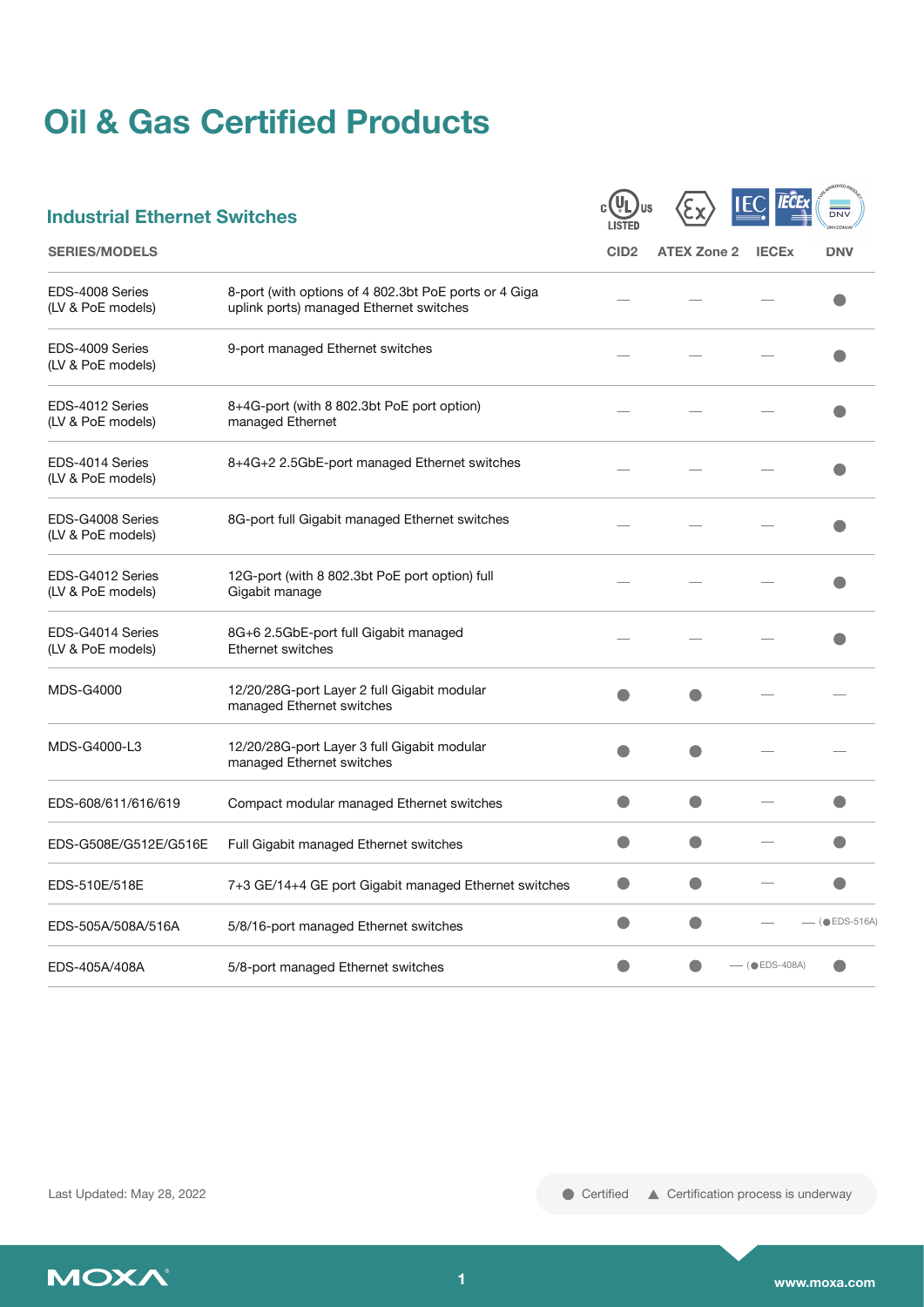#### **Industrial Ethernet Switches**

| <b>SERIES/MODELS</b> |                                                   | CID <sub>2</sub> | <b>ATEX Zone 2</b> | <b>IECEX</b> | <b>DNV</b>                  |
|----------------------|---------------------------------------------------|------------------|--------------------|--------------|-----------------------------|
| EDS-305/308/309/316  | 5/8/9/16-port unmanaged Ethernet switches         |                  |                    |              | $-$ ( $\bullet$ EDS-305/316 |
| EDS-205A/208A        | 5/8-port unmanaged Ethernet switches              |                  |                    |              |                             |
| EDS-G205/G308        | 5/8-port full Gigabit unmanaged Ethernet switches |                  |                    |              |                             |
| EDS-2010-ML          | 8+2G-port Gigabit unmanaged Ethernet switches     |                  |                    |              |                             |
| EDS-2016-ML          | 16-port unmanaged Ethernet switches               |                  |                    |              |                             |
| EDS-2018-ML          | 16+2G-port Gigabit unmanaged Ethernet switches    |                  |                    |              |                             |
| IEX-402-VDSL2        | Industrial managed VDSL2 Ethernet extenders       |                  |                    |              |                             |

## **Industrial Secure Routers**

| <b>SERIES/MODELS</b> |                                                                | CID <sub>2</sub> | <b>ATEX Zone 2</b> | <b>IECE<sub>x</sub></b>  | <b>DNV</b> |
|----------------------|----------------------------------------------------------------|------------------|--------------------|--------------------------|------------|
| <b>NAT-102</b>       | 2-port industrial Network Address Translation<br>(NAT) devices |                  | O                  |                          |            |
| EDR-810              | 8+2G industrial secure router with switch/firewall/NAT/VPN     |                  | C                  |                          |            |
| <b>EDR-G902</b>      | Industrial secure routers with firewall/NAT/VPN                |                  |                    |                          |            |
| EDR-G9010            | 8 GbE copper + 2 GbE SFP multiport industrial<br>secure router |                  |                    | $\overline{\phantom{a}}$ |            |

● Certified ▲ Certification process is underway

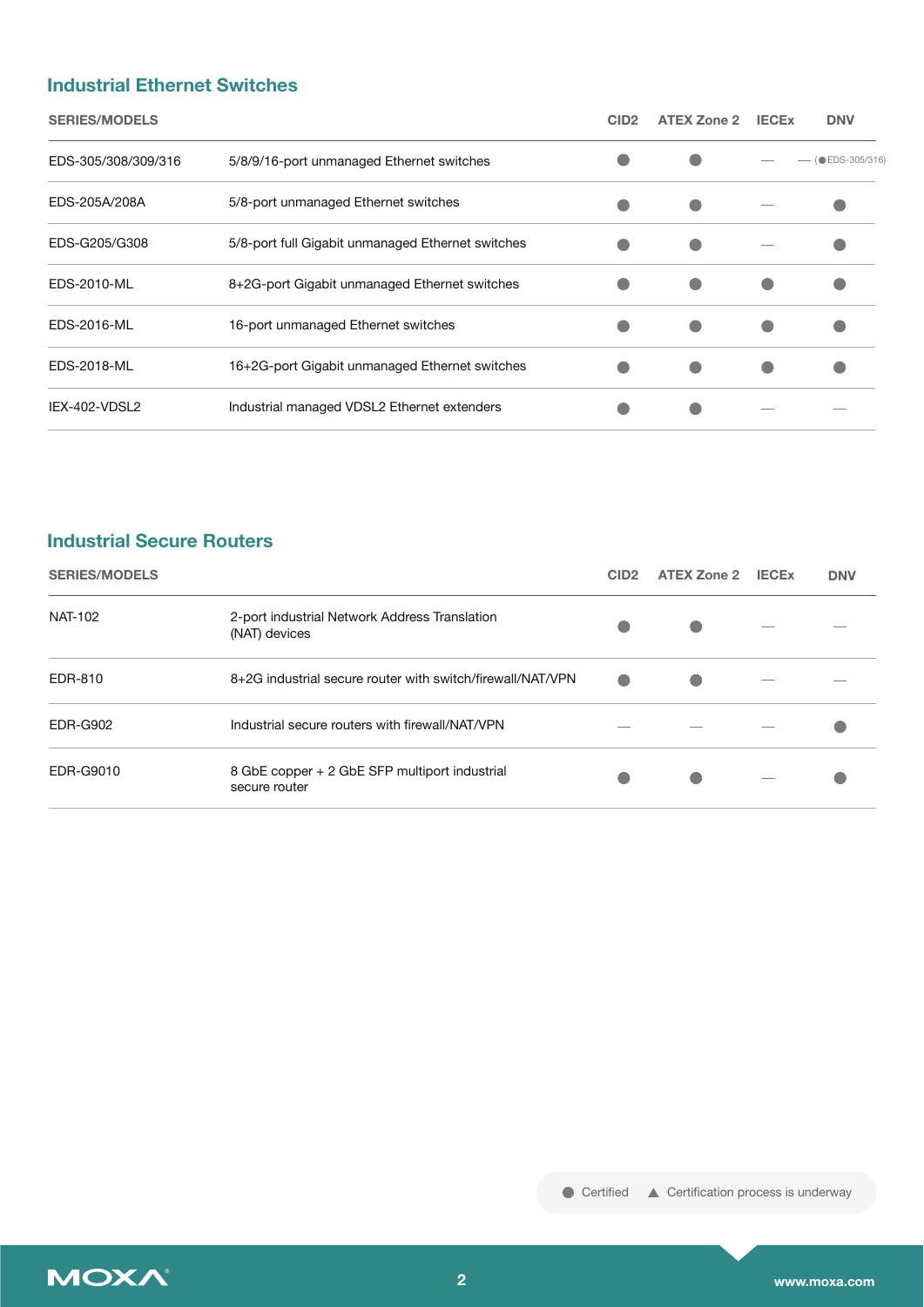## **Industrial Wireless AP/Bridge/Client**

| <b>SERIES/MODELS</b> |                                                         | CID2 ATEX Zone 2 IECEX | <b>DNV</b>                      |
|----------------------|---------------------------------------------------------|------------------------|---------------------------------|
| AWK-3131A            | Industrial IEEE 802.11a/b/g/n wireless AP/bridge/client |                        | $\hspace{0.1mm}-\hspace{0.1mm}$ |

## **Industrial Cellular Gateways**

| <b>SERIES/MODELS</b> |                                        | CID <sub>2</sub>         | ATEX Zone 2 IECEx |                                 | <b>DNV</b>                      |
|----------------------|----------------------------------------|--------------------------|-------------------|---------------------------------|---------------------------------|
| OnCell 3120-LTE-1    | Industrial LTE Cat 1 cellular gateways | $\bullet$                | $\bullet$         | <u>and the state of the sta</u> | $\hspace{0.1mm}-\hspace{0.1mm}$ |
| OnCell G3150A-LTE    | Industrial LTE Cat 3 cellular gateways | $\overline{\phantom{a}}$ | $\Box$            | $\bullet$                       | $\hspace{0.1mm}-\hspace{0.1mm}$ |

### **Media Converters**

| <b>SERIES/MODELS</b> |                                                                      | CID <sub>2</sub> | <b>ATEX Zone 2</b> | <b>IECEX</b> | <b>DNV</b> |
|----------------------|----------------------------------------------------------------------|------------------|--------------------|--------------|------------|
| <b>IMC-101</b>       | Industrial Ethernet-to-fiber media converters                        |                  | $\bullet$          |              |            |
| <b>IMC-101G</b>      | Industrial Gigabit Ethernet-to-fiber media converters                |                  | O                  |              |            |
| ICF-1150             | Industrial RS-232/422/485 to fiber converters                        |                  | O                  |              |            |
| ICF-1180I            | Industrial PROFIBUS-to-fiber converters                              |                  | $\bullet$          |              |            |
| ICF-1280I            | Industrial PROFIBUS-to-fiber converters with<br>redundant fiber ring |                  | $\bullet$          |              |            |

● Certified ▲ Certification process is underway

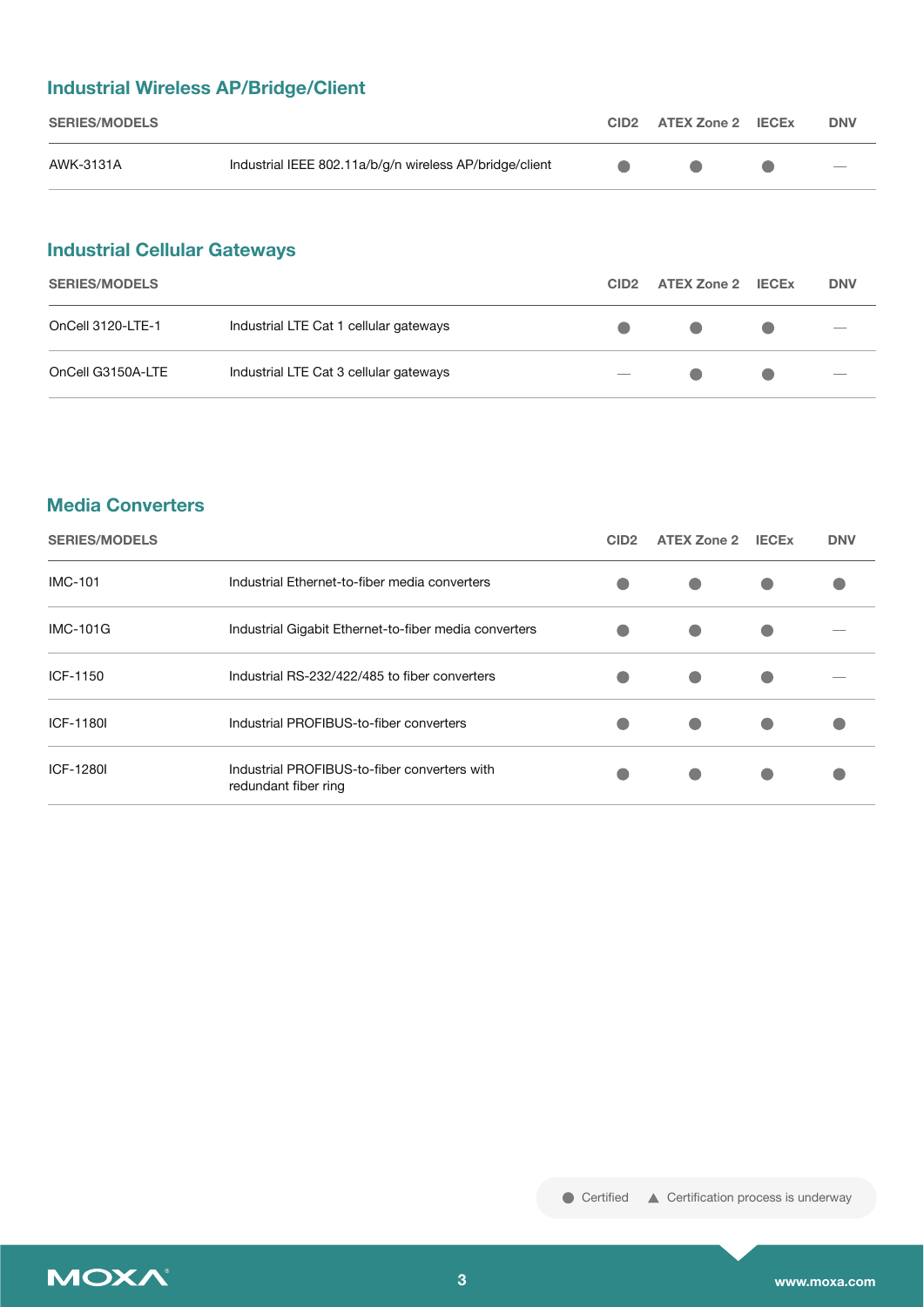## **Industrial Ethernet Gateways**

| <b>SERIES/MODELS</b>   |                                                                  | CID <sub>2</sub> | <b>ATEX Zone 2</b> | <b>IECEX</b> | <b>DNV</b>        |
|------------------------|------------------------------------------------------------------|------------------|--------------------|--------------|-------------------|
| MGate MB3170/MB3270    | 1 and 2-port advanced serial-to-Ethernet Modbus gateways         |                  |                    |              |                   |
| MGate EIP3170/EIP3270  | 1 and 2-port EtherNet/IP-to-DF1 gateways                         |                  |                    |              | (● MGate EIP3170) |
| MGate 5101-PBM-MN      | 1-port PROFIBUS-to-Modbus TCP gateways                           |                  |                    |              |                   |
| MGate 5102-PBM-PN      | 1-port PROFIBUS-to-PROFINET gateways                             |                  |                    |              |                   |
| MGate 5103             | 1-port Modbus RTU/ASCII/TCP/EtherNet/<br>IP-to-PROFINET gateways |                  |                    |              |                   |
| MGate 5105-MB-EIP      | 1-port Modbus RTU/ASCII/TCP-to-EtherNet/IP gateways              |                  |                    |              |                   |
| MGate 5111             | 1-port Modbus/PROFINET/EtherNet/IP to PROFIBUS<br>slave gateways |                  |                    |              |                   |
| MGate 5118<br>gateways | 1-port CAN-J1939 to Modbus/PROFINET/EtherNet/IP                  |                  |                    |              |                   |
| MGate W5108/W5208      | 1 and 2-port IEEE 802.11a/b/g/n wireless<br>Modbus/DNP3 gateways |                  |                    |              |                   |

## **Industrial Serial Device Servers**

| <b>SERIES/MODELS</b> |                                                                  | CID <sub>2</sub> | <b>ATEX Zone 2</b>       | <b>IECE<sub>x</sub></b> | <b>DNV</b> |
|----------------------|------------------------------------------------------------------|------------------|--------------------------|-------------------------|------------|
| NPort IA5000         | 1 and 2-port serial device servers for industrial automation     |                  |                          |                         |            |
| NPort IA5000A        | 1, 2, and 4-port serial device servers for industrial automation | $\bullet$        |                          |                         |            |
| NPort S8455I         | 4-port device servers with managed Ethernet switch               |                  | $\overline{\phantom{a}}$ |                         |            |

● Certified ▲ Certification process is underway